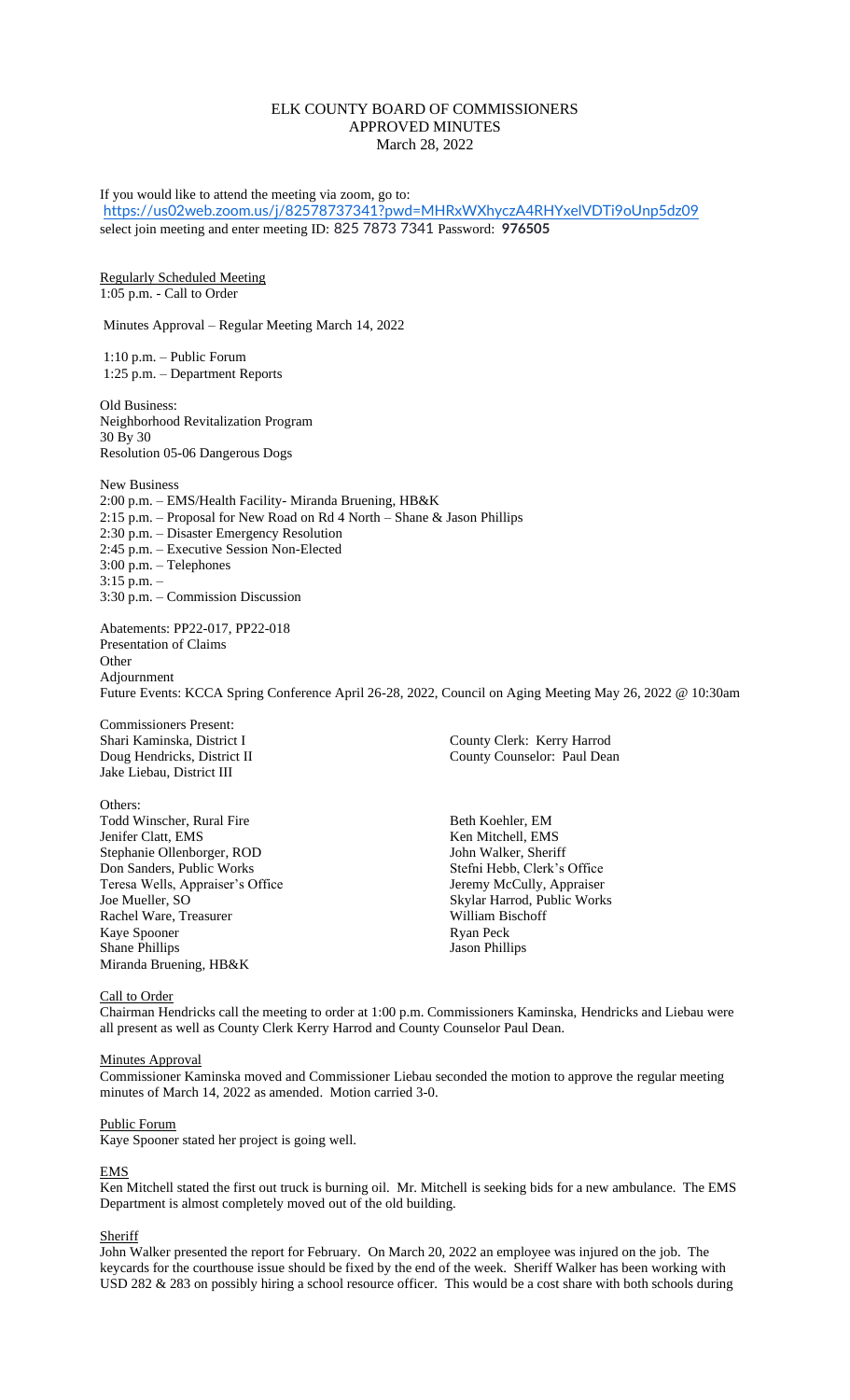the school year and then paid by the County through the summer. This would be a full-time position. Sheriff Walker has been in contact with ICE regarding holding some of their detainees as a way to pay for updating the jail. There will be a meeting with ICE on Wednesday at 10:00a.m. in the Commission Room. Discussion was had regarding purchasing an ice machine. The Commission would like for Sheriff Walker to look into prices of a chest freezer to store bagged ice. A pallet of water will be purchased to keep on hand for the Sheriff's Office and the Rural Fire Department. Sheriff Walker stated he will be sending two employees to a grant writing school this summer.

### Rural Fire

Todd Winscher stated there was a fire on March 16<sup>th</sup> which they did have to call the Forestry Department to help with. There are 3 trucks down at this time.

### Public Works

Road

Don Sanders presented reports. The bridge right of way on Road 8 and Oxen was discussed.

#### Emergency Management

Beth Koehler stated the BASE Grant has been delayed for 10 days due to the high volume of responses.

### Neighborhood Revitalization Program

Discussion was had regarding setting up a Neighborhood Revitalization Program. The program will possibly be setup on a 5-year plan, with a 5% administration fee and a \$50 or \$100 application fee. This program would be for commercial industrial, rehabilitation of residential and possibly occupied residential properties. The minimum value would be \$10,000 investment. A plan will be prepared for the program and a hearing date will be set.

### 30 X 30 Plan

Commissioner Liebau moved and Commissioner Kaminska seconded the motion to adopt resolution 22-05 in opposition of the 30 X 30 Land Preservation Goal. Motion carried 3-0.

#### Resolution 05-06 Dangerous Dogs

Commissioner Kaminska moved and Commissioner Liebau seconded the motion to rescind resolution 05-06 and remove all restrictions on ownership of pit bulls, Doberman pinschers, and rottweilers. Motion carried 3-0.

#### Certified Sites Program

Discussion was had regarding the certified site program. The County has 1 year to complete this program.

#### EMS/Health Facility

Discussion was had regarding the leaks found in the roof and preventative maintenance of the roof, damage of ceiling tiles, remotes for the overhead doors. Miranda Bruening will check with Independence Overhead Door regarding the remotes. Commissioner Kaminska moved and Commissioner Liebau seconded the motion to approve the pay application in the amount of \$73,656.48 to Accel Construction. Motion carried 3-0. Commissioner Kaminska moved and Commissioner Liebau seconded the motion to approve change order #6 on the EMS/Health Facility that increases cost by \$16,150.00. Motion carried 3-0.

### Proposal for New Road on Road 4 North

Attorney Ryan Peck, Shane Phillips and Jason Phillip were present to discuss the possible extension to Road 4 north to their landlocked property. The Phillips will present a petition for the extension of Road 4 into their property to the Commission.

#### Disaster Emergency Resolution

Commissioner Liebau moved and Commissioner Kaminska seconded the motion to approve resolution 22-04 for the local disaster emergency. Motion carried 3-0.

# Executive Session 2:53 p.m.

Commissioner Kaminska moved and Commissioner Liebau seconded the motion to go into executive session to discuss non-elected personnel for 10 minutes with John Walker and Paul Dean present. Motion carried 3-0.

Back in session 3:03 p.m. No action taken.

#### New Telephone System

Commissioner Kaminska moved and Commissioner Liebau seconded the motion to approve a quote from Advantage Computer for new phones in the courthouse and health department in the amount of \$15,826. Motion carried 3-0. This will by paid for by a grant.

#### Executive Session 3:20 p.m.

Commissioner Kaminska moved and Commissioner Liebau seconded the motion to go into execution session to discuss legal matters for 10 minutes with Paul Dean present. Motion carried 3-0.

Back in session 3:30 p.m. No action taken.